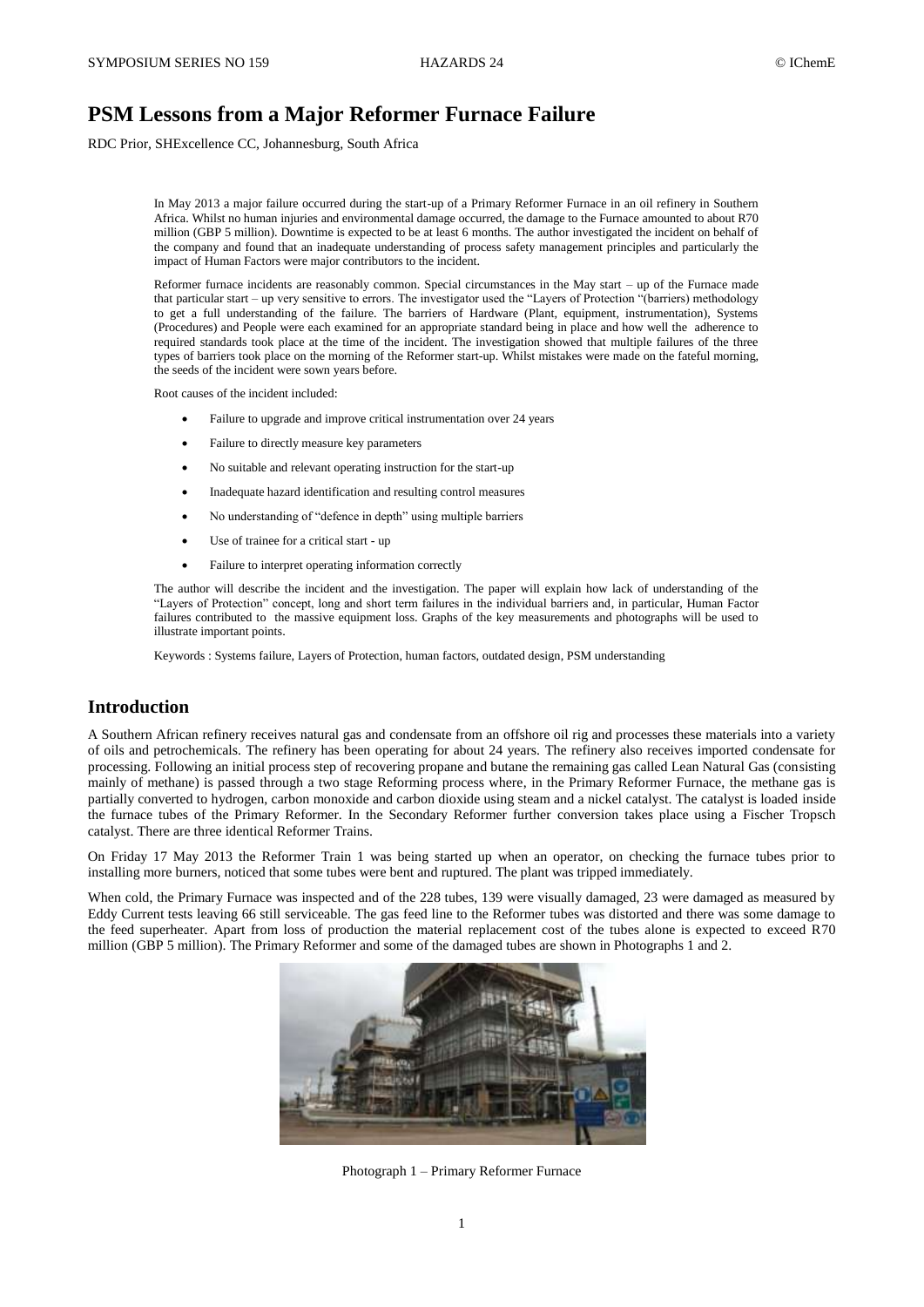

Photograph 2 – Damaged tubes in Furnace

The Management of the Refinery wanted an independent investigation of the event to establish the root causes and, in particular, the broader issues reflected in the incident. The author, a Chartered Chemical Engineer, with extensive experience in running hazardous plants and doing investigations into major incidents was contracted to investigate the incident. Two site visits took place after the incident.

This paper concentrates on the Process Safety failings and possible solutions rather than the investigation itself.

# **Detailed Description of Primary Reformer**

The main flows and instrumentation associated with the Primary Reformer are shown below in Fig 1.



Fig 1 Detailed process flow through Primary Reformer

In normal operation the feed gas is fed via a heat exchanger (ES105) and two preheaters (EM104, EM101) to the furnace tubes. Steam is added to this line before EM101. The steam and gas undergo the endothermic water gas reaction in the tubes. Heat is provided by up to 84 gas burners which heat up the furnace space. The reaction gases pass through 228 tubes in parallel. The flue gases are extracted via an extraction fan and vent to atmosphere. A slight vacuum is maintained in the furnace. In the start-up mode nitrogen gas is introduced into the gas feed line and is heated up so as to heat up the furnace. There are limits to the rate at which the temperature can be raised so as not to damage the furnace and the tubes.

The tubes are 12m long and 101,6mm diameter. The tubes are made austenitic stainless steel and most of the tubes were of G-X40NiCrNb3525 composition. This material resists high temperature creep by the inclusion of niobium and other carbide – stabilizing elements. A new material containing some titanium was introduced in 2013 with the expected advantage of longer tube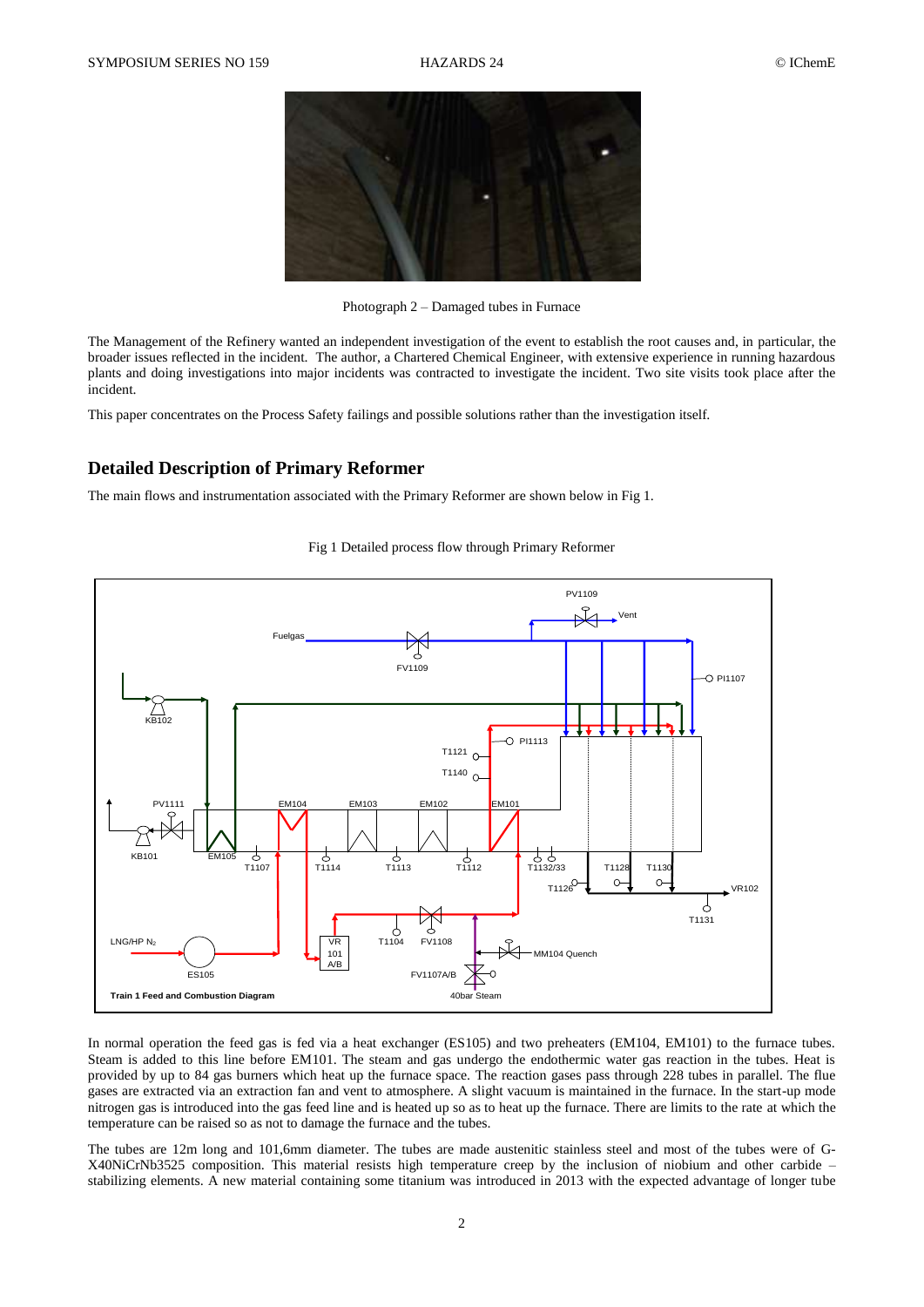life. In the February 2013 shutdown 18 tubes were replaced with the new material. The 228 tubes in the furnace at the time of the incident were a mixture of different aged materials and new / old material types. The table below shows the situation at the time.

| Year replaced | No of tubes | Age $(yrs)$ | Remaining<br>life (yrs) |
|---------------|-------------|-------------|-------------------------|
| 2001          | 210         | 12.5        |                         |
| 2007          | 34          |             |                         |
| 2013          |             |             |                         |
| Total         | 228         |             |                         |

## **Layers of Protection**

The risks of process hazards resulting in major events (fires, explosions and toxic releases) are, in principle, minimized by good design and the application of process safety principles. Older plant was not subjected to the same level of scrutiny that new plant is today. The adoption of process safety principles is influenced by the country legislation, the linkages of the organisation to global companies and the vision / policies of the particular organisation.

There are a number of models which illustrate the idea of "Layers of Protection". The basic unmitigated risk posed by a process hazard is reduced by a number of "barriers" which either prevent the hazard from being materialized or / and mitigate the effect of the hazard once the event has happened. A simple popular descriptive model, the "Swiss Cheese Model", is shown below to illustrate the concept.



The barriers are also known as safeguards, controls, safety measures or "Layers of Protection". Each barrier has a finite probability of failure so multiple barriers are required to reduce the risk of the event taking place to an acceptable level. The barriers need to be fully independent of each other or else they may be subject to a form of common mode failure. The barriers need to be maintained so that their reliability does not decline. The barriers may be of three major types. They may be hardware (e.g. pressure relief valve), systems (e.g. operating procedure), and people (e.g. training).

## **What happened**

On Friday 17<sup>th</sup> May 2013 the No1 Train of the Reformer was being started up. This cold start- up had been initiated on the earlier night shift when nitrogen was introduced into the train and through the 228 tubes in the Primary Reformer Furnace. 10 Gas Burners were lit late on the night shift to start the warming up of the nitrogen gas and the Primary Reformer to operating temperatures. A maximum nitrogen flow of 14500 nm<sup>3</sup>/hr was established instead of the required flow of 25000 nm<sup>3</sup>/hr due to limited nitrogen availability. The fuel gas used for start-up was Rich Fuel Gas (RFG) instead of the normal Lean Fuel Gas (LFG). The calorific value of the RFG was in excess of 40 MJ/m<sup>3</sup> whilst the LFG calorific value is around 15 MJ/m<sup>3</sup>.

The morning shift lit another 10 gas burners between 06.30 hrs and 07.00 hrs to continue the heating. The RFG fuel gas flow was increased to 5400 nm<sup>3</sup>/hr from 1800 nm<sup>3</sup>/hr at around 06.45 hrs. Temperatures of the nitrogen gas feed to the Primary Reformer Furnace tubes (TI1121/TI1140), nitrogen gas exiting the tubes (TI1126, TI1128, TI1130) and the Furnace flue gas increased steadily until 09.00 hrs.

Another 10 gas burners were lit between 08.30 hrs and 09.00hrs. All temperatures continued to increase but at a faster rate than before. At 09.12 hrs the high temperature alarm for the nitrogen feed sounded. This is set at  $570^{\circ}$ C. The fuel gas rate was decreased from a peak of 6690 nm<sup>3</sup>/hr to 5556 nm<sup>3</sup>/hr in an erratic fashion. The fuel gas rate was held at this lower value from about 10.35 hrs to about 11.15 hrs. An attempt was made to decrease nitrogen temperatures by adding quench water to the steam line via the MM104.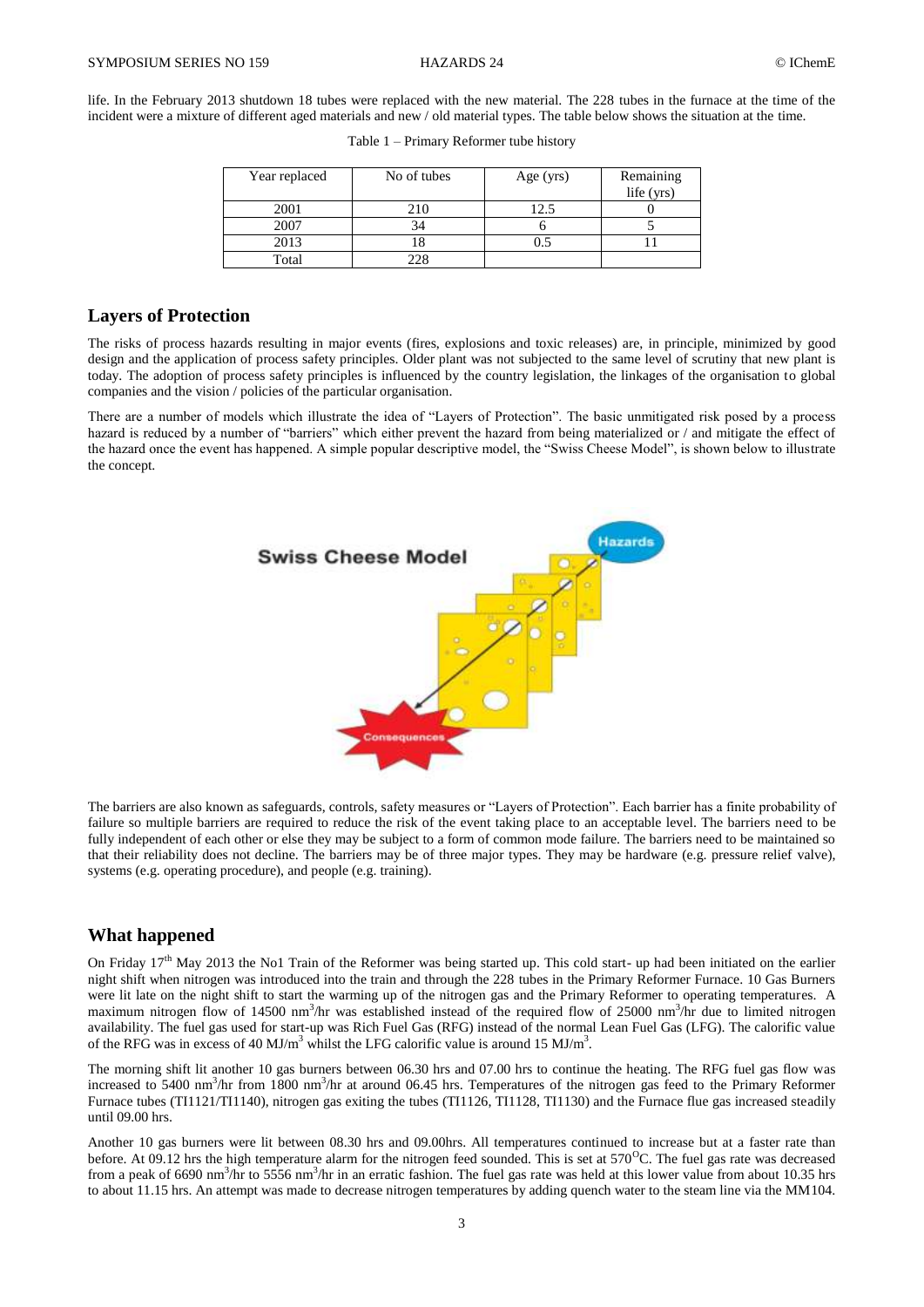After 09.00 an attempt was made to put steam through the tubes as part of the start-up procedure. The nitrogen feed temperature reached a maximum of  $760^{\circ}$ C when tubes failures started to occur at 10.51 hrs.

Between 11.00 hrs and 11.30 hrs (probably closer to 11.30 hrs) the outside operator checked the conditions inside the Furnace via the inspection hatch in the side wall. He observed tubes bending and all tubes glowing red and appearing transparent. The control room was informed and after tubes were seen to be collapsing the Primary Reformer was shut down at 11.39 hrs.

After the Unit had cooled down it was observed that many tubes had ruptured and the feed pipe from the Superheater 06-EM-101 to the Furnace tubes was distorted. Later metallurgical tests showed that only 66 Furnace tubes were still serviceable and that damage had been observed on the heater 06-EM101. The Furnace walls and roof were essentially undamaged. A few concrete slabs on the floor had broken. The cost of replacement of the damaged equipment is likely to be in excess of R70 million (GBP5 million).

Two graphs in Appendix 2 and 3 chart the behaviour of key temperatures and rate of temperature change (ROC).

A detailed investigation was carried out into the accident. Key people were interviewed, documents and operating data reviewed and physical evidence such as damaged tubes subjected to metallurgical analysis. The timeline was constructed. A root cause analysis was carried out. This is depicted in Appendix 1. It became very clear that the furnace tube damage was due to prolonged overheating during the nitrogen heating phase of the start-up procedure. The catalyst in the furnace was green in colour indicating that the catalyst had been exposed to water (condensate). This has serious effects on catalyst performance and could affect gas flow and temperatures in the furnace. Root causes were established in the Hardware, Systems and People sectors of the analysis.

## **Barriers not in place or which failed**

#### **Hardware**

The plant is 24 years old and has not been upgraded with respect to measurement and automation.

- No burner gas temperature measurement was available in the lower part of the reformer furnace where the highest temperatures are found.
- No furnace tube skin measurements were provided for.
- The Wobbe indicator was unable to measure the calorific value of the Rich Fuel Gas
- There was no automatic trip of the heating supply on reaching a critical temperature (the trips on gas exit temperatures are ineffective)
- The start-up was almost totally manual modern plants have automatic start-ups

#### **Systems (procedures)**

A number of Systems should have prevented or mitigated the accident. They included:

- The PHA (Process Hazard Analysis) for the Unit did not include identification of the hazard of overheating because of the use of RFG, overheating because of the combination of RFG and a low nitrogen feed rate and overheating of the feed gas to the furnace tubes. The PHA was overdue for revision and did not reflect the Refinery's own history before 2006.
- A comprehensive 107 page Start-Up and Shutdown Procedure was available to assist operators. The Cold Start-Up section comprised some 170 steps. The Procedure does not cover starting up under the unusual conditions of using RFG for the burners and a limited nitrogen flow. This combination resulted in a heat flux eight times that of a conventional start-up. There was a single reference to RFG in the Procedure – "Be careful when using RFG".The Start-Up Procedure requires the Steps to be filled in and signed off as they were completed. This was reasonably well done.
- The Shift Handover Log did not include a reference to RFG being used and that nitrogen was available in a limited supply.

#### **People**

- A trainee started up the plant. He had about 3 months experience on the control panel. He had experience of running other plants. The trainee had never started up the plant under the abnormal conditions of RFG and low nitrogen flow. An interview with the trainee revealed that he had a limited understanding of the plant and was unaware of the specific risks of this particular start-up.
- An experienced Senior Process controller (SPC) was responsible for the activities of the trainee and was present for most of the start-up. In principle the trainee was not permitted to make any independent decisions. The SPC had experience of previous start-ups under similar abnormal conditions.
- The trainee and SPC had a poor interpersonal relationship. The SPC followed an ambivalent approach of "hands off" and then getting involved at other times. For this particular start-up the SPC left the trainee to his own devices after advising him to just follow the written Procedure. The trainee did this with his limited understanding.
- Training was largely hands-on. There was no simulation of abnormal events including the situation on the day of the accident.
- There was a large reliance on people for the start-up as the plant was inadequately instrumented.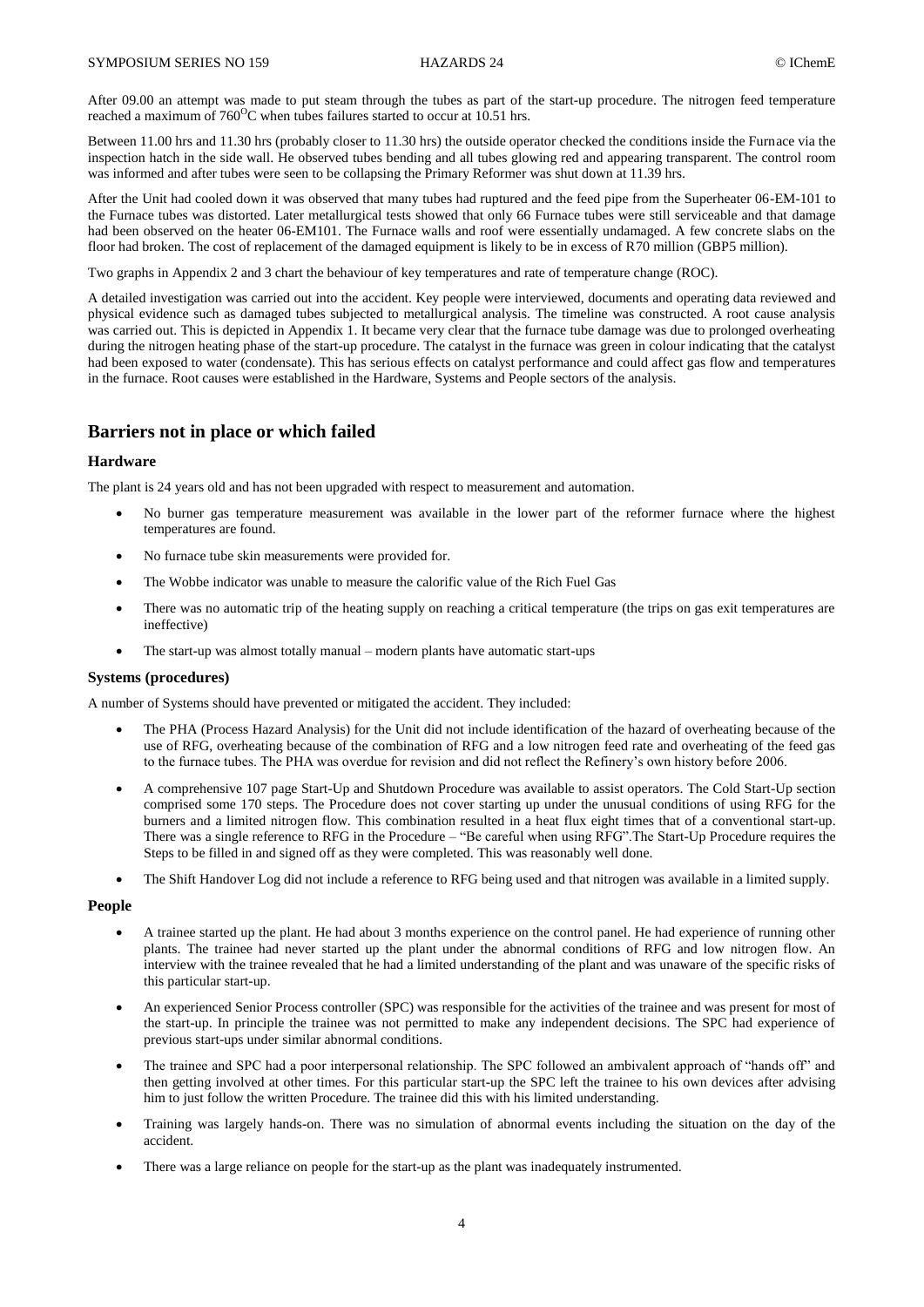- The Shift Supervisor was not present at the start-up as he was required at a meeting. The Process Engineer was also not present. There was a general consensus that two experienced people should be present for the start-up.
- The Rate of Change (ROC) of the temperature of the feed gas exceeded the prescribed limit of  $50^{\circ}$ C per hour by significant amounts for extended periods. The graph in Appendix 2 shows the ROC for the morning period. This was not reacted upon by the operators.
- The inlet gas temperature upper limit of  $570^{\circ}$ C was exceeded by several hundred degrees for some hours during the startup. There was panel information on this information but it was not seen as critical. The graph in Appendix 3 shows the temperatures.
- Different operators use different parameters to guide the start-up.
- The lessons from a similar incident in 2001 were not known by the current operating team. The PHA did not reflect this incident. The many major failures of Reformer Furnaces in the rest of the world were not known amongst the operating staff.

## **Why did so many barriers fail?**

Many of the major process safety accidents (Texas City, Deepwater Horizon, Piper Alpha) have been characterised by the failure of many barriers (8-12 in some cases). It has also been stated that if any one of the barriers had worked then the accident may well have been prevented.

The accident described in this article is not in the league of these major accidents but there are many similarities.

#### **Failure to identify the hazard**

The hazard of overheating the furnace tubes during start – up was not recognized. If a hazard is not identified then appropriate barriers or "Layers of Protection" cannot be formally and systematically put in place to prevent the hazard from being realized or the consequences being extreme. There was a failure to identify the hazard through an analytic approach (PHA) and an inability to learn from the organisation's own history and the experiences of others.

### **Lack of understanding of the basic Process Safety approach**

At the heart of the good Process Safety is the concept of identifying all hazards, minimizing them where possible and then putting in sufficient barriers to reduce the risk to acceptable levels. Of course, the barriers need to be properly maintained to ensure they will function corrected when required. This simple model of keeping the "tiger in the cage" was not understood by the organisation. In addition the need to keep the barriers sound and the specific responsibilities for this was not understood. The implications of barriers not being present or being weakened in any way were not understood. With the Hardware and Systems barriers being non-existent or ineffective, total reliance was placed on the People barrier. When the accident occurred this barrier was at its weakest and failed to detect and prevent the problems that were developing.

The Basis of Safety is a tool used to describe condensed and related information on hazards and barriers for a particular process. This was not used at the Refinery. It is particularly well used in the explosives industry.

## **Human Factors (People)**

People are involved are involved in all stages of process design, development, operation and maintenance of equipment. Thus all failures can be attributed to people but this is not necessarily a useful observation.

## *Plant Design*

The plant, as originally designed, could not be described as inherently safe. There was no direct measurement of the highest temperatures in the furnace either on the furnace side or by skin temperatures. Indirect temperatures were measured. There was no automatic start-up possible and no trip system for preventing disaster. There was no modernisation of the furnace controls. These aspects were either a result of decisions made by various people or failure to make any decisions.

#### *Operations*

There were a multitude of failures during the actual start-up. The pairing of the two operators was unfortunate and should have been dealt with a long time previously. Although some attempts had been made to deal with the relationship (coaching) they were not successful. The absence of any other level of supervision / management or technical support ensured that the start-up was solely in the hands of the operating pair. An attempt had been made to revise the Start-up Procedure some months before the accident. A draft copy was found with some useful additions but this review had never been formalised. The actual start-up contravened several limitations on temperatures and rates of temperature increase. The operators used other temperature measurements to guide decisions but were totally unaware of the developing incident. Some high temperature alarms sounded during the start-up but these were merely cancelled.

#### *Culture*

Apart from the accident specifics, there was an element of blindness to major risk in key parts of the organisation. The phrase "risk blindness" was coined by Andrew Hopkins in his book on the Texas City disaster (Hopkins, 2008). Process Safety Management is a new concept in the organisation and little training has taken place. No formal implementation of a Process Safety Programme has been planned although some islands of the discipline exist. The PHA process is flawed, learning from previous incidents is minimal and there are no process safety indicators to alert all that problems exist or are developing.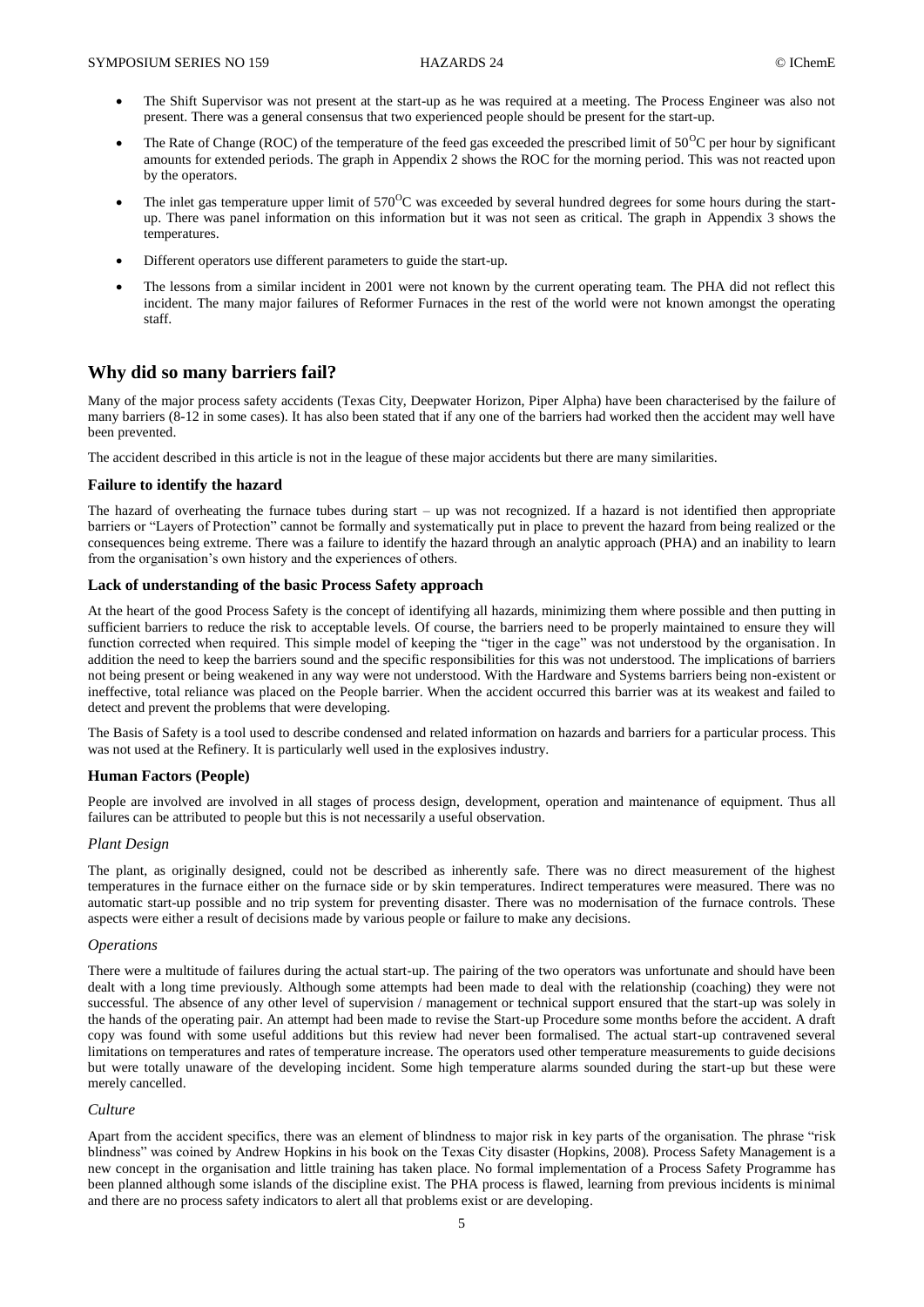#### **Mindfulness**

This has been defined as "Mindfulness preserves the capability to see the significant meaning of weak signals and to give a strong response to weak signals"(Weick, 2001). This leads to organisations organising themselves in such a way to be better able to notice the unexpected in the making and halt its development. As Andre Hopkins comments : "these structures that might be put in place include reporting systems, auditing systems, training systems, maintenance systems etc."

The Refinery where the accident took place did not have this characteristic and most of the individuals did not possess this quality. In general there was no shared feeling that if risks were not well managed then catastrophe could be lurking just below the surface. In "Mindful Organisations" senior management is sensitive to the major risks and takes steps to check that the unease is not well founded.

Auditing is one tool to detect issues. The organisation did carry out conventional auditing but without a PSM System formally in place, there was no auditing of the System. Auditing has failed in many well-known major disasters (Texas City & Piper Alpha) so the form and quality of auditing has to reveal the potential for a major incident. A different approach would be to take the barriers / Layers of Protection for a particular hazard and test the completeness of these measures, appropriateness and state of readiness to deal with the unwanted event.

Lack of mindfulness was seen at different levels of management / supervision / operation during the fateful start-up. No one sensed that this particular start-up was particularly hazardous either before or during the event. There was information and signal available to sensitize many people.

## **Conclusions/Recommendations**

The accident at the Refinery resulted from a number of factors of both an immediate and long term nature. The design of the 24 year old Primary Reformer was inadequate in that direct temperature measurement was not provided for and no trip was available to save the plant from serious damage. The hazard of overheating the furnace tubes during start-up was not recognised via the PHA process or by learning from other furnace tube failures. Failure to recognise the hazard meant that safeguards or layers of protection were not formally put in place.

The barrier of having an effective start-up procedure was totally ineffective as this not apply to the specific conditions applicable on the day.

Failure of people undermined the entire risk management process. Human failure was most evident when the plant was effectively started up by a trainee with totally inadequate guidance by the experienced SPC or other competent people. Whilst people represent a source of failure they also are the last barrier to detect problems and save the day. In this accident this last barrier was extremely weak.

The basic Process Safety Model of a hazard protected by a series of protective barriers is not understood by the Refinery and support personnel. Hence the activities to ensure the barriers remain sound were not carried out.

The Refinery requires a number of urgent actions to reduce the risk of further accidents. These actions would include:

- Audit of Operation for current situation and "major gaps"
- Introduction of a formal PSM programme focussing on the "major gaps"
- Urgently train a critical mass of people in the principles of PSM
- Ensure that the Swiss Cheese Model of barrier protection is universally known and understood
- Upgrade the measurement capability in the furnaces and install appropriate trips to prevent overheating of tubes
- Revise the Start-Up Procedure to cover conditions of low nitrogen flow and use of RFG
- Review the training methods for new people and define the boundaries of trainee actions
- Revise PHAs across the Refinery using an outside resource and building in all relevant history both internal and external.

## **References**

Hopkins, A., 2008, Failure to Learn – the BP Texas City Refinery disaster, CCH Australia Limited

Weick, K and Sutcliffe, K., 2003, Managing the unexpected: assuring high performance in an age of complexity,SanFrancisco,Jossey-Bass,p3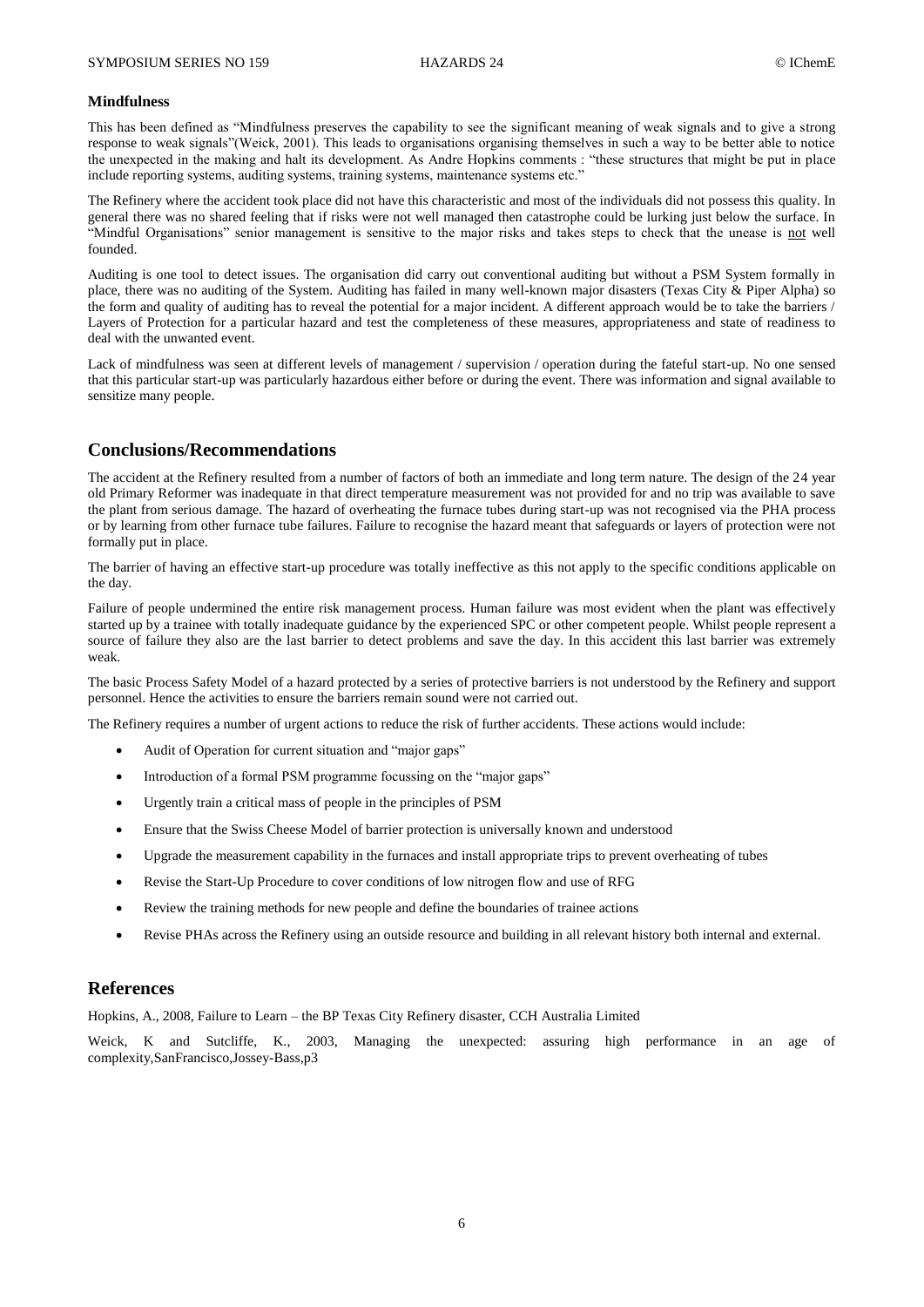

Appendix 1 – Fault Tree analysis for Furnace Tube Failure – May 2013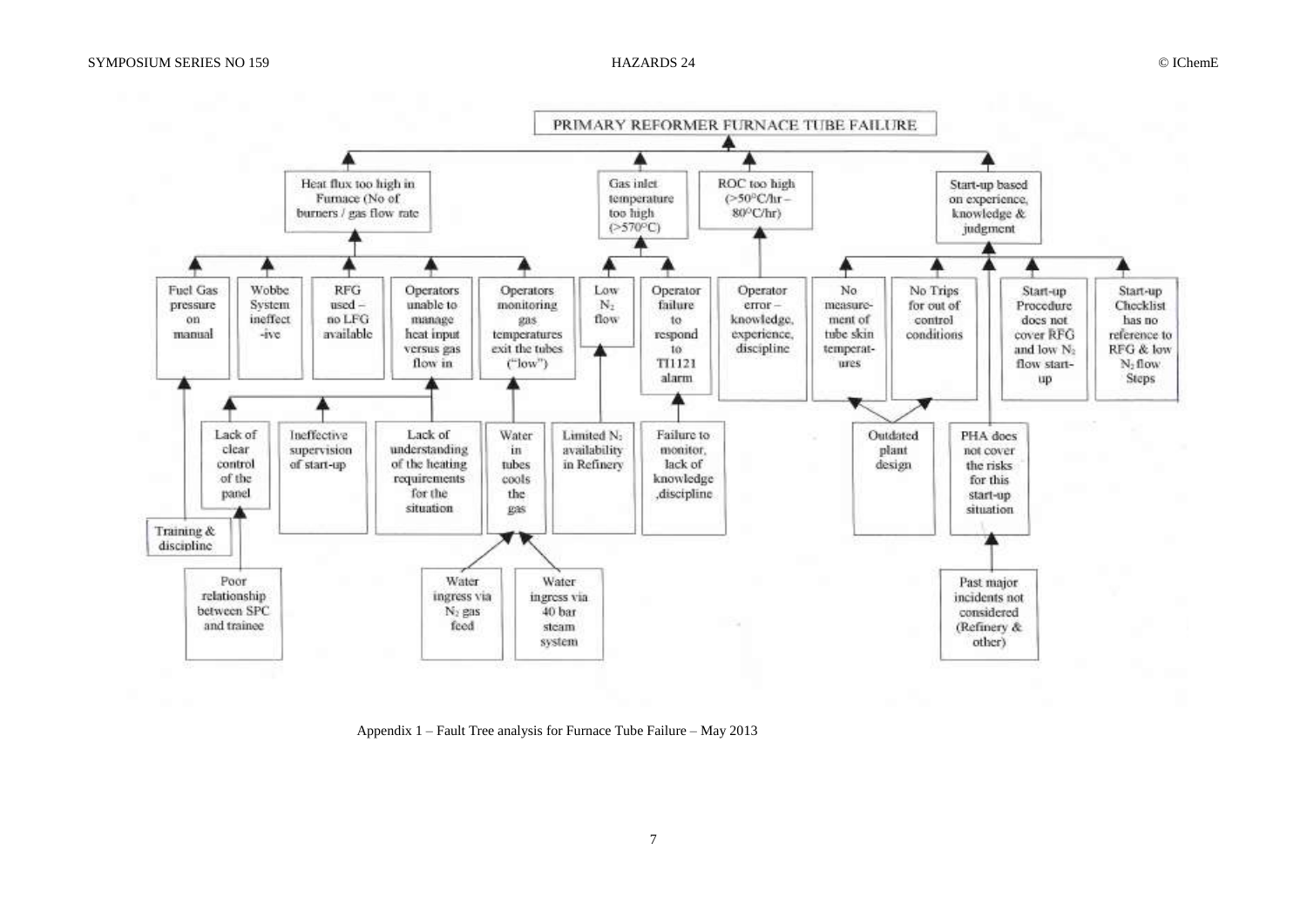

Appendix 2 – ROC of temperatures during start-up of Furnace no 1